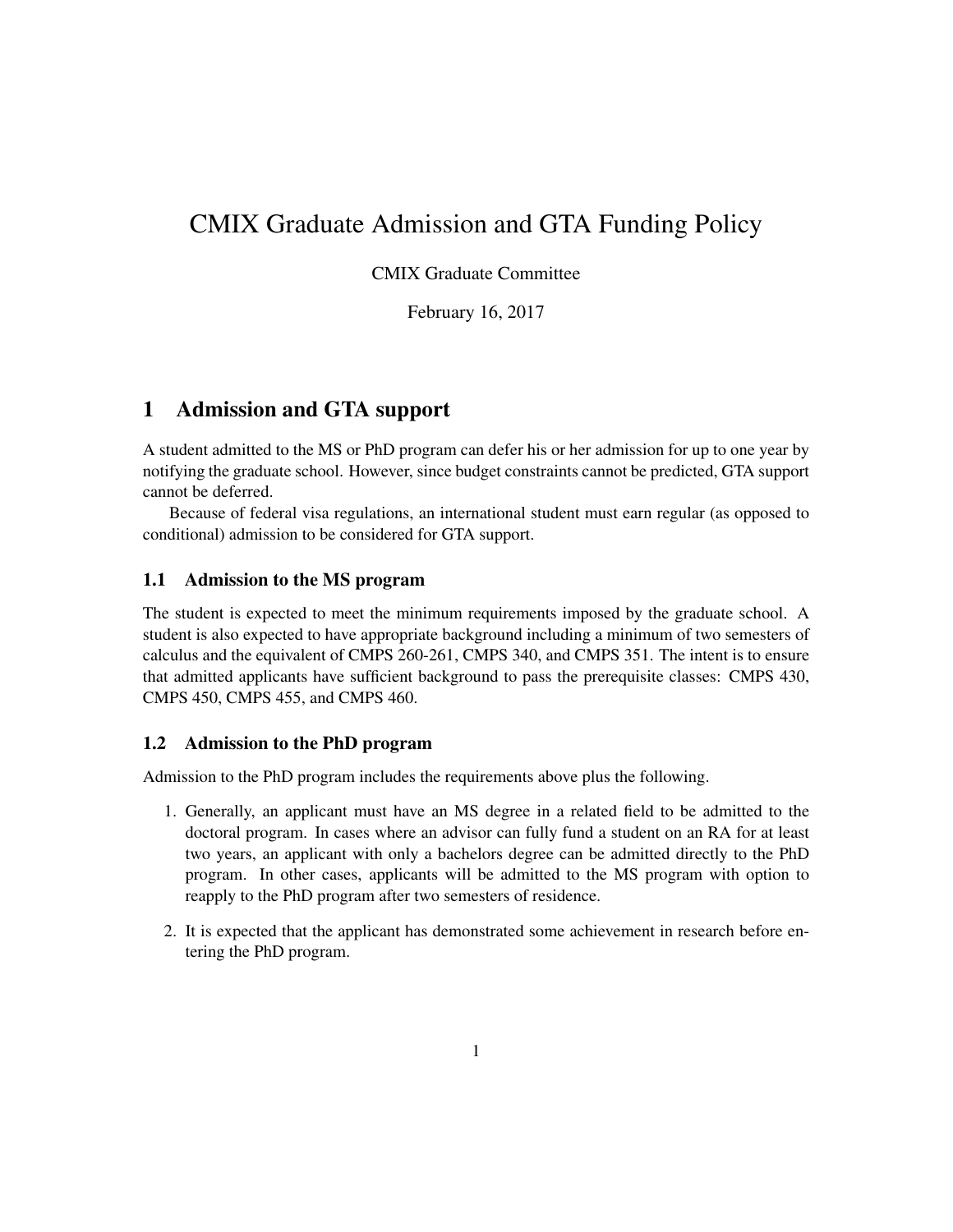### 2 Duration of GTA support and GTA responsibilities

- 1. Pending satisfactory progress towards the degree, a PhD student is normally funded for up to eight semesters on a GTA, but may be funded for one to two additional semesters if needed to teach or assist with a particular class.
- 2. An MS student in good standing can receive GTA support for up to three semesters.
- 3. If a student on GTA support accepts an RA, that student may resume GTA support when the RA ends. The support on the RA does not count towards the 8 semesters. Advisors whose funding is coming to an end should notify the graduate coordinator as soon as possible so that we can plan for the budget appropriately.
- 4. If a GTA student in good standing accepts an internship or CPT, the student can continue GTA support upon returning to CMIX, if funds are available. The student is expected to inform CMIX in a timely fashion.
- 5. Fellowship funding of a student counts as if it were RA funding.
- 6. GTA's are required to devote an average of 16 hours per week to their GTA duties for the duration of the semesters. In addition, they are expected to assist their advisor on research. This time period is specified on the applicant's offer letter.

### 3 Satisfactory progress towards PhD while on a GTA

- 1. Each GTA must submit an annual report and undergo an annual performance review. Minimal requirements for satisfactory progress are the following.
	- (a) Be a full-time student taking at least 9 hours per semester.
	- (b) Maintain a GPA of at least 3.5 for each semester.
	- (c) Demonstrate research progress every semester.
	- (d) Pass the comprehensive exam by the end of the second year in the program.
	- (e) Pass the prospectus exam by the end of the third year in the program.
	- (f) Have a designated doctoral advisor at all times.

In addition to the above items, the annual report should include publications and other research activities.

- 2. An advisor may not be satisfied with the student's research progress. In this case, the student's record will be evaluated by the graduate committee. Depending on the outcome of the evaluation, the student will be given one of two options:
	- (a) the student's GTA funding may be terminated.
	- (b) the student may be allowed to find a new advisor who is willing to accept the student.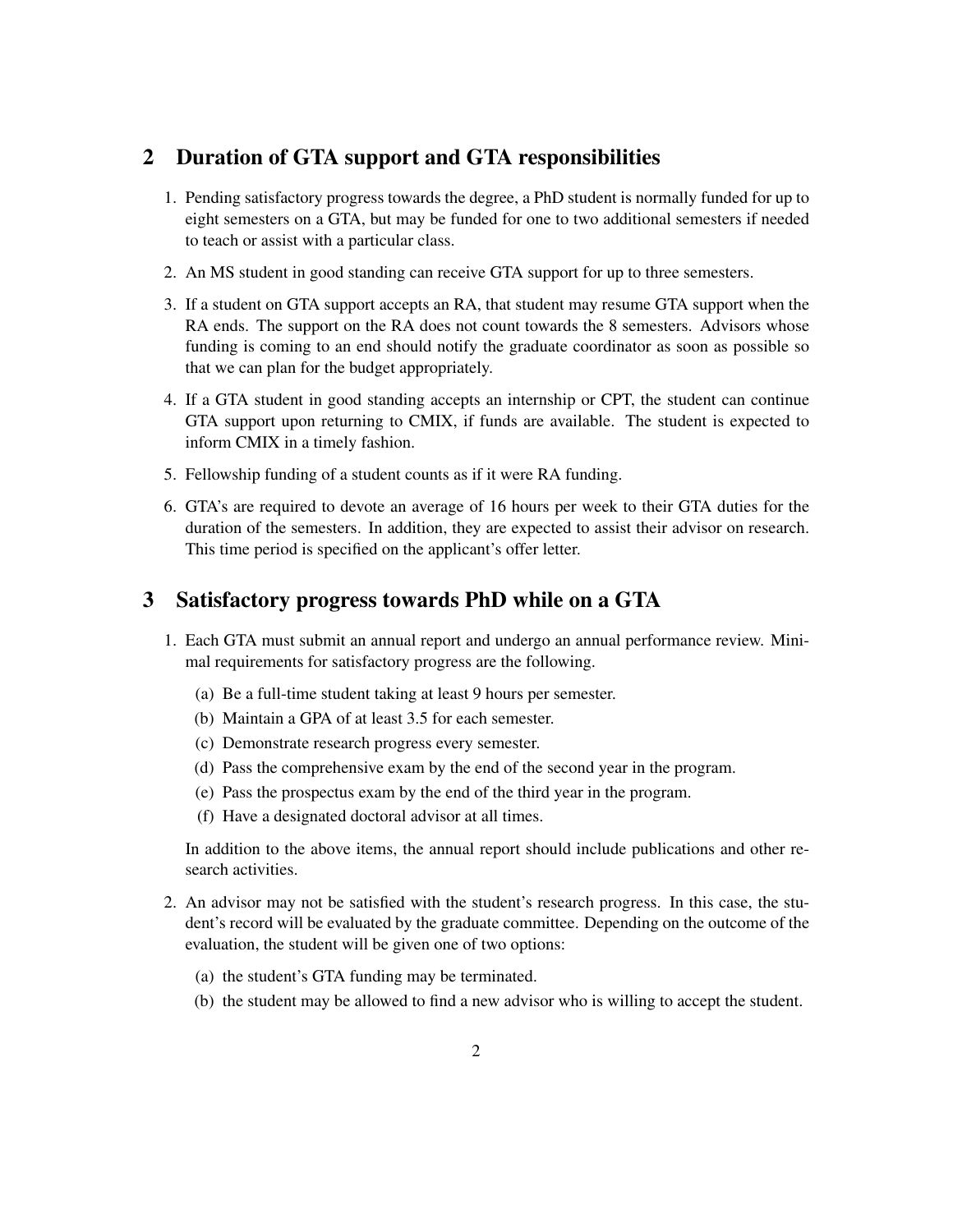### 4 Faculty eligibility to supervise a thesis or dissertation

- 1. To supervise a masters thesis student, a faculty member must have Level I status on the graduate faculty.
- 2. To supervise a doctoral student, a faculty member must have Level II status on the graduate faculty.

#### 5 GTA selection process

The CMIX Director is responsible for managing the GTA budget. The Director, in consultation with the Graduate Coordinator, signs offer letters and takes responsibility for overspending or underspending the GTA budget.

A subcommittee of the CMIX grad committee will create a prioritized short-list of recommended GTA offers. The GTA subcommittee consists of the CMIX graduate committee except for the Graduate Coordinator(s). The committee meets during March for fall semester admissions and early October for spring semester admissions. The list will be long enough to spend the budget allocated for the semester. This is submitted to the Director to make the final offer decisions, subject to constraints on the budget.

#### 5.1 Ranking GTA applicants

Potential advisors may nominate applicants that they wish to support as GTAs. The GTA subcommittee will have to screen and rank competing requests. The factors below shall be taken into account in a holistic, rule of thumb fashion. That is, exceptions are allowed to be made.

- High standardized test scores, with emphasis on the TOEFL/IELTS and GRE-quantitative. For international students, the TOEFL should be at least 90.
- Evidence of prior publications such as conference papers or journal papers.
- Quality of writing and thought in the personal research statement.
- Level of and quality of prior training.
- Any special achievements such as placing in a national-level programming or mathematics competition.

#### 5.2 The GTA Allocation Policy

The GTA subcommittee provides the GTA short-list. The responsibility of the GTA subcommittee is to provide fair access to and management of the GTA resource pool. Assuming sufficient GTA resources are available, access to the GTA pool is prioritized in the order listed below.